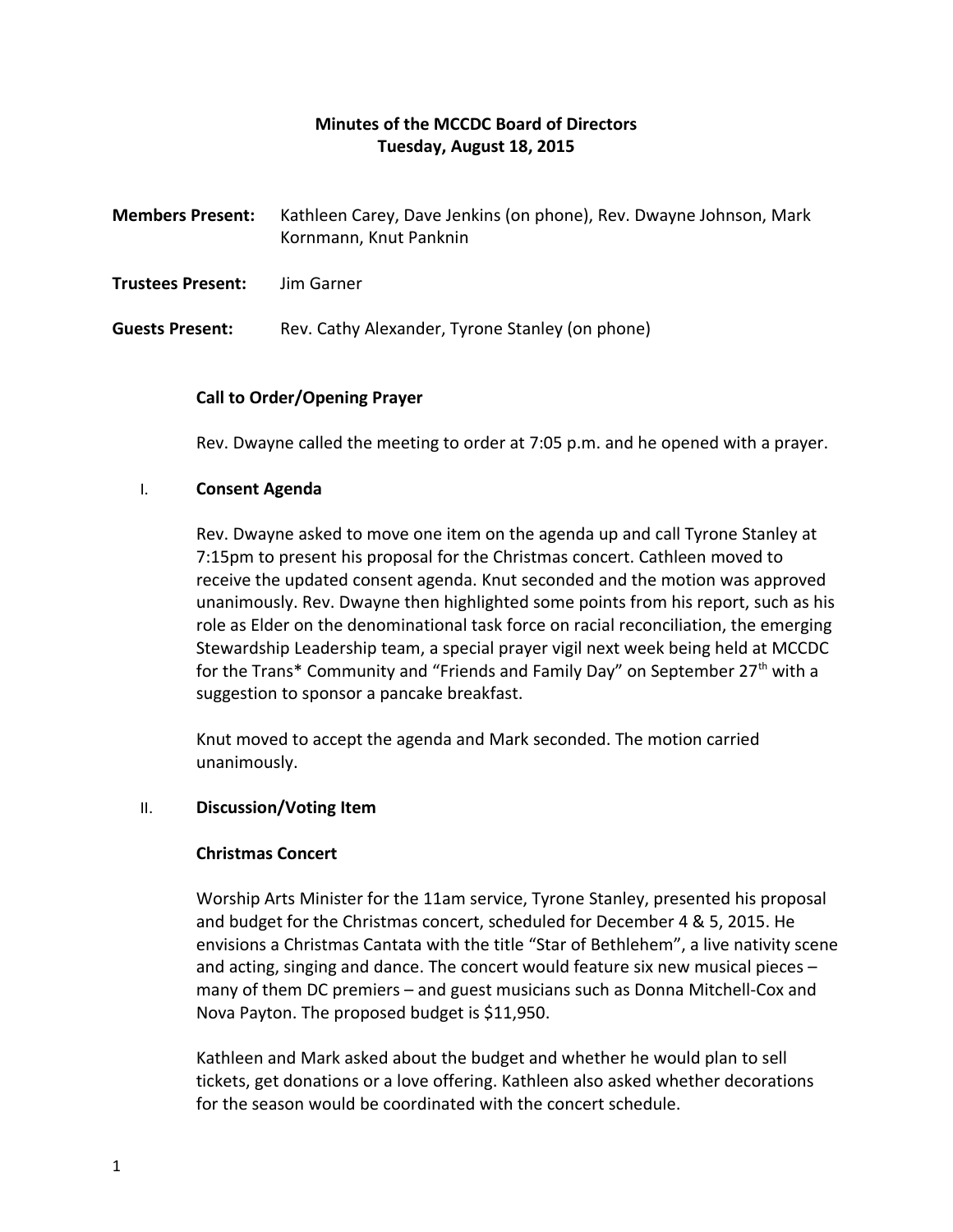Rev. Dwayne mentioned that there has been some push back on ticket sales last year and that he would advocate for both, sales of tickets and a love offering. At the same time, MCCDC would not turn anyone away who cannot purchase a ticket.

Mark also said that love offerings usually yield about \$1,500 and that the church sold about 260 tickets in 2014. In order to make up for the proposed budget, the concert would need to sell out both nights (maximum 440 tickets for \$25 each).

The Board expressed its confidence in the product and commended Tyrone for the level of artistic skills he is planning to bring in. At the same time, the Board asked for more time to address the budget issue. Tyrone was asked not to make any firm commitments before the Board approves the budget.

### III. **Informational Items**

### A. **Shout-Outs**

Shout-outs went out to:

- Jerry Miller from the choir for his faithful service and leadership;
- The Older Adults Ministry for the church picnic;
- Elizabeth McCain for her workshop and preaching;
- And Jorge Delgado for delivering the message this past Sunday.

### B. **Trustees**

Jim Garner had no specific update on the Trustees but said that he would like to start meeting regularly again. He also asked for advice on the list of projects that the Trustees will need to address.

### C. **472 Update**

Mark reported that the church closed on Eagle Bank's construction loan this past Thursday and that the bank puts the first twelve months interest only payment into an escrow account. Once the church has signed leases for the apartment, the money can be released. The total cash the church received for construction is \$227,176.

The inspector asked the contractor to remove one side of the dry walls in all rooms in order to check whether everything has been done in a way that meets code. The electrician already fixed some things that did not, such as the number of outlets. The inspector also said that the three permits for electricity, plumbing and HVAC had expired in April 2015, and that he could not sign off of anything until the permits have been renewed. This has to be done by the craftsperson for each trade. The electrician said it would cost \$1,300 for him to get his permit. Mark contacted DCRA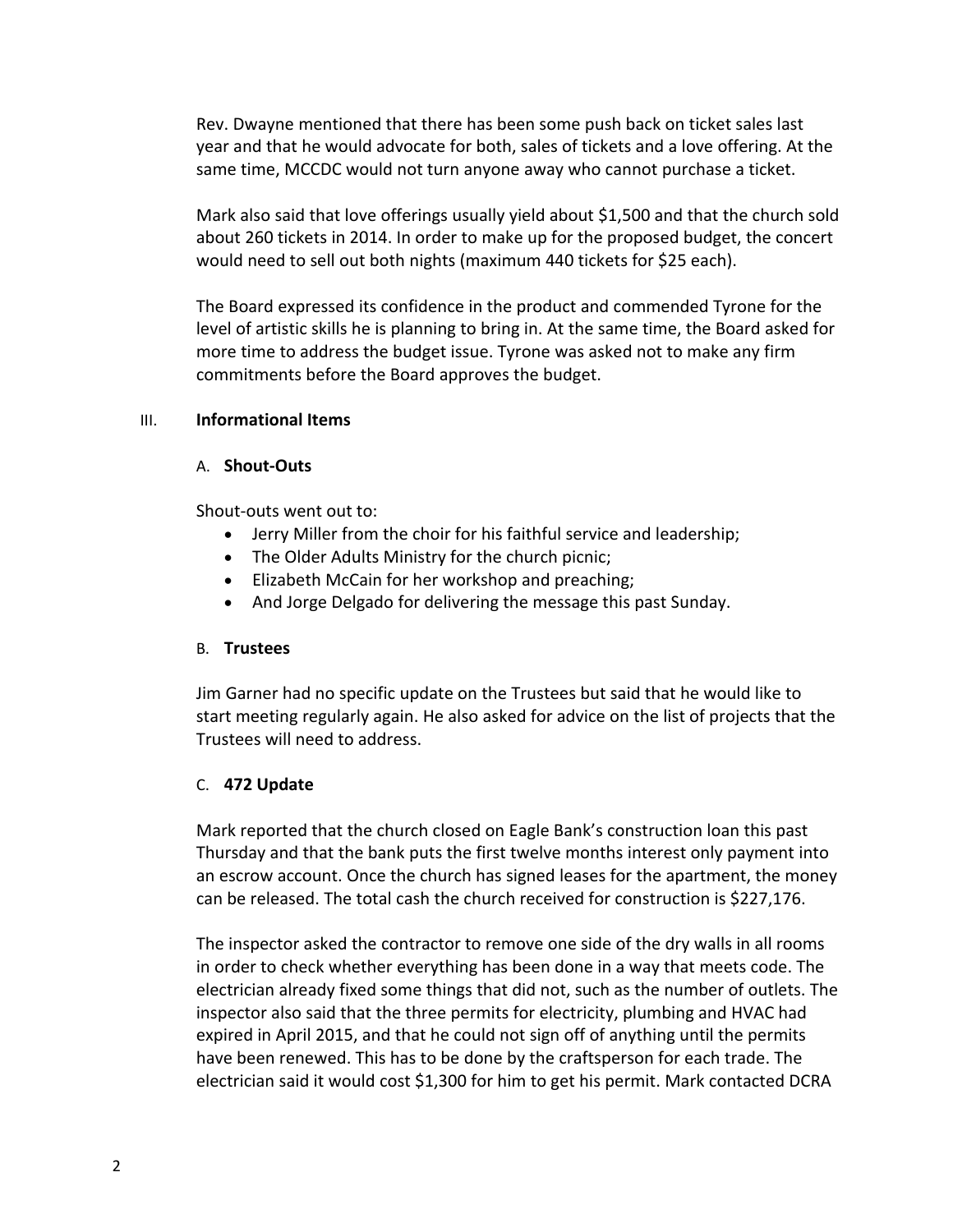to figure out what steps need to be taken to renew the permits and what the costs involved would be. He hopes to have the questions resolved by the end of the week.

With regards to the taxes for 472, Mark reported another problem: The taxes were paid but the city informed us that the church's deed was not in the church's proper name (it was abbreviated). The Menkiti Group will try to resolve this issue by Friday.

The contractor will provide measurements for the appliances by Friday, and after Lance's return, Mark will make a budget and also have Lance transfer the first two payments for the contractor that had been made out of the General Fund back into it (\$12,600).

### D. **45 Years Campaign**

Rev. Dwayne presented the latest numbers for the fundraising part of the campaign. While there has been positive feedback overall, the numbers (participants and fundraising itself) were not where we would like them to be. He said that he would continue the campaign's message and make the case in the coming Sundays.

#### E. **Backpack4Kids**

Mark gave an update on the Backpack4Kids program. So far, about \$3,000 have been raised and after sending out an Eblast on Tuesday, he will send personal emails as well. A special thank you went to Betsy Cramer for fundraising 57 backpacks through her neighborhood. Rev. Dwayne and Rev. Cathy will also be on live TV on NBC4 on Thursday afternoon at 4pm. The Board thanked Mark for making this possible again.

### F. **Treasurer's Report**

Kathleen provided account balances and profit/loss sheets. As of August 13<sup>th</sup>, the accounts had the following balances:

| General:    | \$28,369 |
|-------------|----------|
| Buchanan:   | \$8,289  |
| Petty Cash: | \$200    |

She voiced her criticism that the accountant had not cleaned up the accounts yet and that we would need clean accounts by next month. She also said that any payments should be withheld until this has been resolved. Mark added that we also need a conversation with the accountant on the refinance documents. They are not on file and the accountant was the last one who had them.